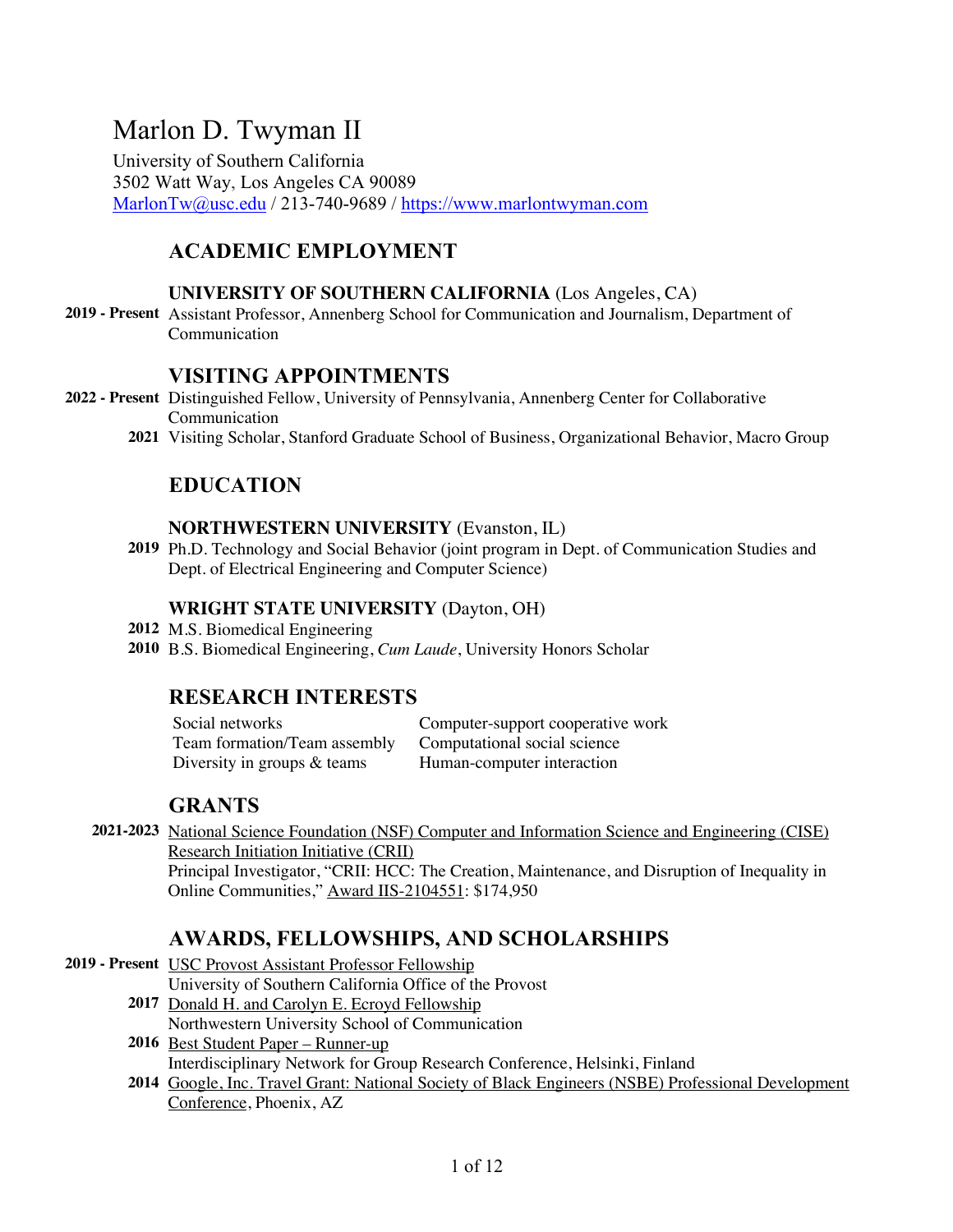- **2013** GEM Fellowship (PhD Funding/5 years), The National GEM Consortium, Alexandria, VA
- **2010** Air Force Research Lab/DAGSI Research Fellowship, Dayton Area Graduate Studies Institute, Dayton, OH
- **2009** Senior Scholarship, NASA Ohio Space Grant Consortium
- **2008** Choose Ohio First Scholarship, University System of Ohio
- **2007** Wright STEPP Full-Tuition Scholarship, Wright State University (renewed 3 years until 2010)
- **2007** NSF Glenn Stokes Research Internship, NSF Ohio Science and Engineering Alliance
- **2006** Competitive Honors Scholarship, Honors College, WSU (renewed 4 years until 2010)
- **2006** C.J. McLin Student Leadership Development Scholarship, WSU (renewed 4 years until 2010)
- **2006** Horizons in Medicine Full-Tuition Scholarship, WSU

### **PUBLICATIONS & PRESENTATIONS**

**\* Denotes graduate student mentee or advisee**

### *Peer-Reviewed Articles*

- 1. **Twyman, M.**, Newman, D. A., DeChurch, L., & Contractor, N. (2022). Teammate invitation networks: The roles of recommender systems and prior collaboration in team assembly. *Social Networks*, *68*, 84–96. https://doi.org/10.1016/j.socnet.2021.04.008
- 2. Young, L. E., Sidnam-Mauch, E., **Twyman, M.**, Wang, L., Xu, J. J., Sargent, M., Valente, T., Ferrara, E., Fulk, J., & Monge, P. (2021). Disrupting the COVID-19 Misinfodemic With Network Interventions: Network Solutions for Network Problems. *American Journal of Public Health*, e1–e6. doi: 10.2105/AJPH.2020.306063
- 3. Gómez-Zará, D., Paras, M., **Twyman, M.**, Lane, J.N., DeChurch, L.A., & Contractor, N.S. (2019). Who Would You Like to Work With?: Use of Individual Characteristics and Social Networks in Team Formation Systems. In *CHI Conference on Human Factors in Computing Systems (CHI 2019), May 4-9, 2019, Glasgow, Scotland, UK*. ACM, New York, NY, USA, 15 pages. https://doi.org/10.1145/3290605.3300889 [acceptance rate: 24%]
- 4. **Twyman, M.**, Keegan, B. C., & Shaw, A. (2017). Black Lives Matter in Wikipedia: Collective Memory and Collaboration Around Online Social Movements. In *Proceedings of the 2017 ACM Conference on Computer Supported Cooperative Work and Social Computing* (pp. 1400–1412). New York, NY, USA: ACM. https://doi.org/10.1145/2998181.2998232 [acceptance rate: 35%]
- 5. **Twyman, M.**, Mullenbach, J., Shultz, C., Colgate, J. E., & Piper, A. M. (2015). Designing Wearable Haptic Information Displays for People with Vision Impairments. In *TEI '15: Proceedings of the Ninth International Conference on Tangible, Embedded, and Embodied Interaction* (pp. 341–344). New York, NY, USA: ACM. https://doi.org/10.1145/2677199.2680578 [acceptance rate: 28%]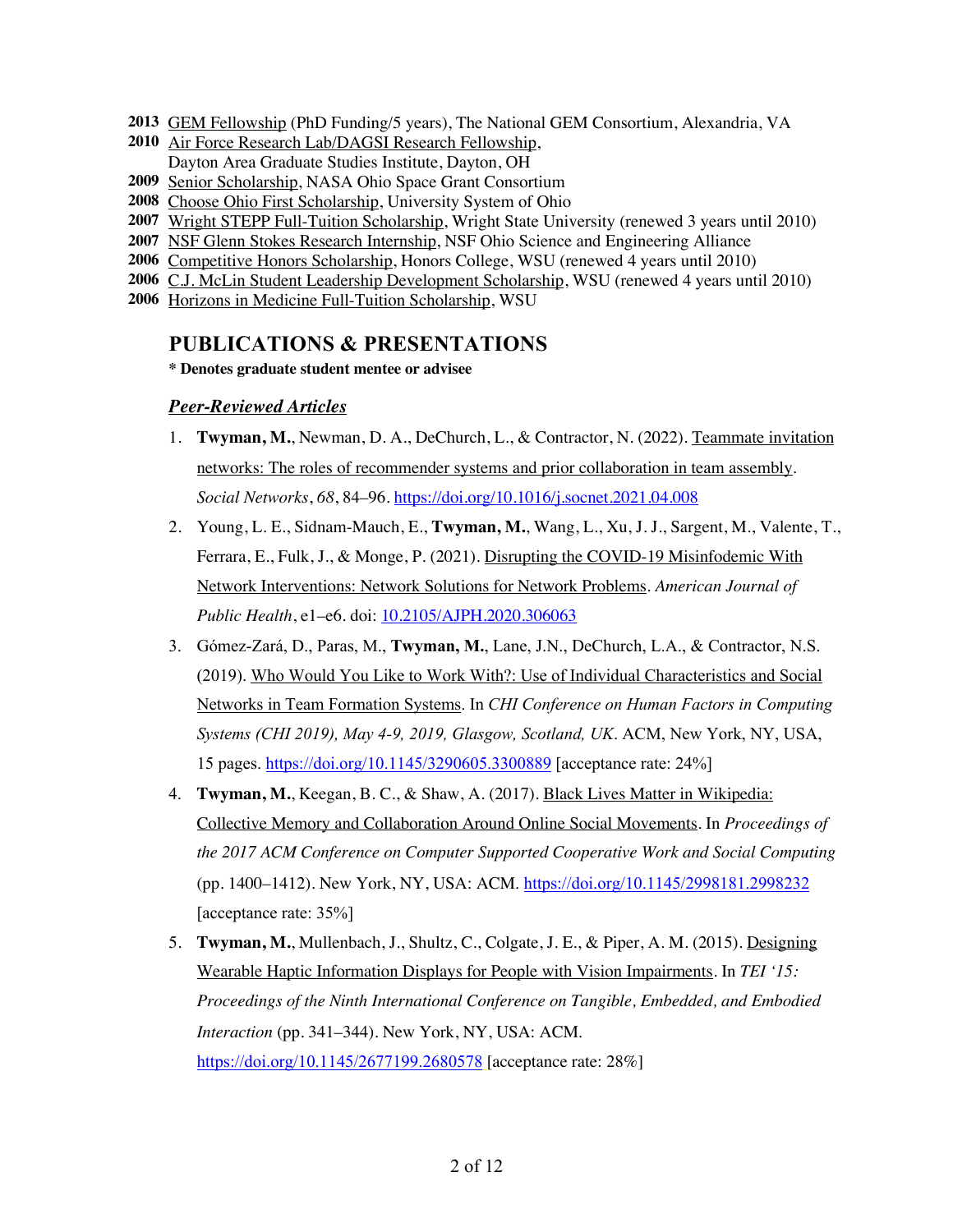#### *Book Chapters*

6. **Twyman, M.** & Contractor, N. (2019). Team Assembly. In: Hall K., Vogel A., Croyle R. (eds) *Strategies for Team Science Success*. Springer, Cham

### *Conference Presentations & Posters*

1. Carnevale, P. & **Twyman, M.** (2021, July). Network Motifs in Market Negotiation. In E. Hart (Chair), "Who negotiates and when? Individual- and group-level differences in negotiation behavior and outcomes." Symposium conducted at the *34th Annual Meeting of the International Association for Conflict Management,* Virtual Conference. July 12-14, 2021. Abstract retrieved from https://iafcm.org/2021/modules/request.php?module=oc\_program&action=summary.php&id

 $=19$ 

- 2. Carnevale, P. & **Twyman, M.** (2021, July). Reference Shift in the Market Ultimatum. Paper presented at the *34th Annual Meeting of the International Association for Conflict Management,* Virtual Conference. July 12-14, 2021. Abstract retrieved from https://iafcm.org/2021/modules/request.php?module=oc\_program&action=summary.php&id  $=154$
- 3. **Twyman, M.** (2021, May). Tagging for Attention: Categorization and Status Production in an Online Community. Paper presented at the *71st Annual International Communication Association Conference (ICA 2021),* Virtual Conference, May 27-31, 2021.
- 4. Bass, E., Maric, S., Milosevic, I., Uhl-Bien, M., Groves, K. S., Kim, D., Lord, J., Silvera, G., Clark, J., Feyerherm, A. E., Hollingsworth, J., Owen-Smith, J., **Twyman, M.**, & Vogus, T. J. (2020, August). "Future of Leadership in Healthcare: Enabling Complexity Dynamics Across Levels" Symposium. *Academy of Management Proceedings*, *2020*(1), 13598: https://doi.org/10.5465/AMBPP.2020.13598symposium
- 5. Sun, J.\* & **Twyman, M.** (2020, May). The Social Dynamics of Hierarchical Knowledge Categorization: A Study of Kaggle Competitions. Extended Abstract presented at the *70th Annual International Communication Association Conference (ICA 2020),* Virtual Conference, May 20-26, 2020.
- 6. Gómez-Zará, D., Ng, J., **Twyman, M.**, DeChurch, L., Andreoli, S., Contractor, N. (2018, July). Social Cognition and Team Assembly: Competence, Warmth, or Embeddedness. Paper presented at the *Interdisciplinary Network for Group Research Conference*, Bethesda, MA, July 18-21, 2018.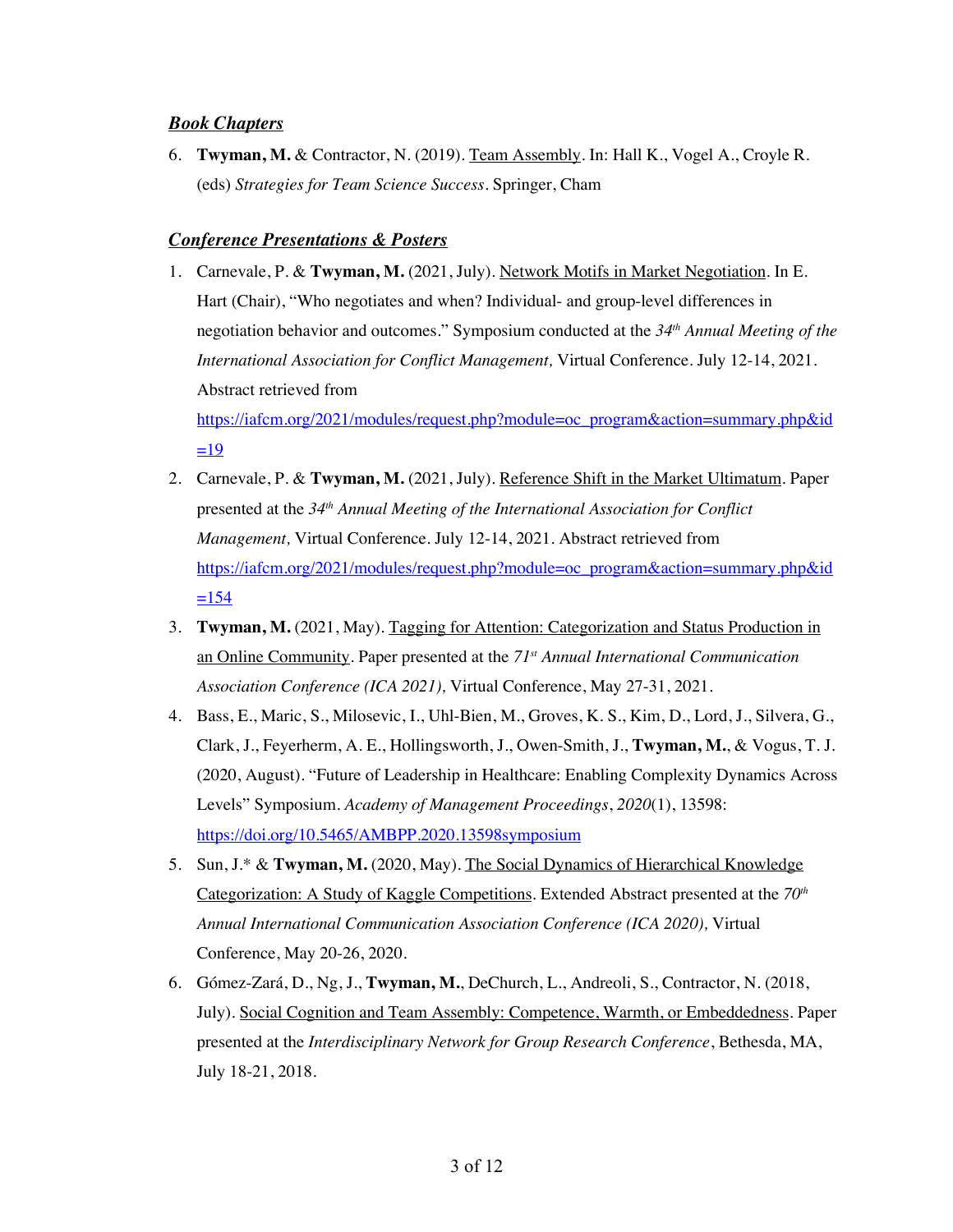- 7. **Twyman, M.**, Mesmer-Magnus, J., Lungeanu, A., DeChurch, L. A., & Contractor, N. S. (2018, July). The Emergence and Development of Crew Shared Mental Models: An Agent-Based Model. Paper presented at the *Interdisciplinary Network for Group Research Conference*, Bethesda, MA, July 18-21, 2018.
- 8. **Twyman, M.**, Mesmer-Magnus, J., Lungeanu, A., DeChurch, L. A., & Contractor, N. S. (2018, July). The Emergence and Development of Crew Shared Mental Models: An Agent-Based Model. Paper presented at *2018 International Conference on Computational Social Science (IC2S2).* Evanston, Illinois, July 12-15, 2018.
- 9. Tanaka, K., Jha, S., Gado, H., **Twyman, M.**, DeChurch, L. A., & Contractor, N. S. (2018, June). *6-DoS (Six Degrees of Separation): A Web-Based Platform to Conduct Small-World Experiments*. Paper presented at the XXXVIII Sunbelt Conference of the International Network for Social Network Analysis (INSNA), Utrecht, Netherlands, June 26-July 1, 2018.
- 10. Gómez-Zará, D., Ng, J., **Twyman, M.**, DeChurch, L., Contractor, N. (2018, March). Social Cognition and Team Assembly: Competence, Warmth, or Embeddedness. Paper presented at the *ATLAS Teams Research Incubator Weekend*, Evanston, IL, USA, March 16-18, 2018.
- 11. **Twyman, M.**, Ma, L., Srivatsa, M., Cansever, D., & Contractor, N. (2017, May). Searching Networks to Assemble Teams. Paper presented at *Army Research Laboratory Network Science Collaborative Technology Alliance Annual Technical Meeting*, Newark, Delaware, May 2-3, 2017.
- 12. DeChurch, L.A., Schultz, M., Johnson, J., Contractor, N.S., Mesmer-Magnus, J., Plummer, G., **Twyman, M.** (2017, January). Structured Text Analysis for Evaluating Shared Cognition. Paper presented at the *NASA Human Research Program Investigators' Workshop*, Galveston, TX, January 23-26, 2017.
- 13. **Twyman, M.**, Newman, D., DeChurch, L., & Contractor, N. (2016, October). Networks of Computer-Mediated Team Assembly. Paper presented at the *Organizational Communication Mini-Conference 2016,* Evanston, Illinois, September 30-October 2, 2016.
- 14. **Twyman, M.**, Newman, D., DeChurch, L., & Contractor, N. (2016, July). The Ties that Form Teams: Self-Organization, Homophily, and Multiplexity. Paper presented at *Interdisciplinary Network for Group Research Conference,* Helsinki, Finland, July 14-16, 2016. **\*Runner-up: "Best Student Paper" Award**
- 15. **Twyman, M.**, Wax, A., DeChurch, L., & Contractor, N. (2015, July). Looking for Leadership: Understanding Team Assembly in a Web Technology. In A. Wax and M. Twyman (co-chairs), Technologies for Studying and Enabling Teams. Symposium conducted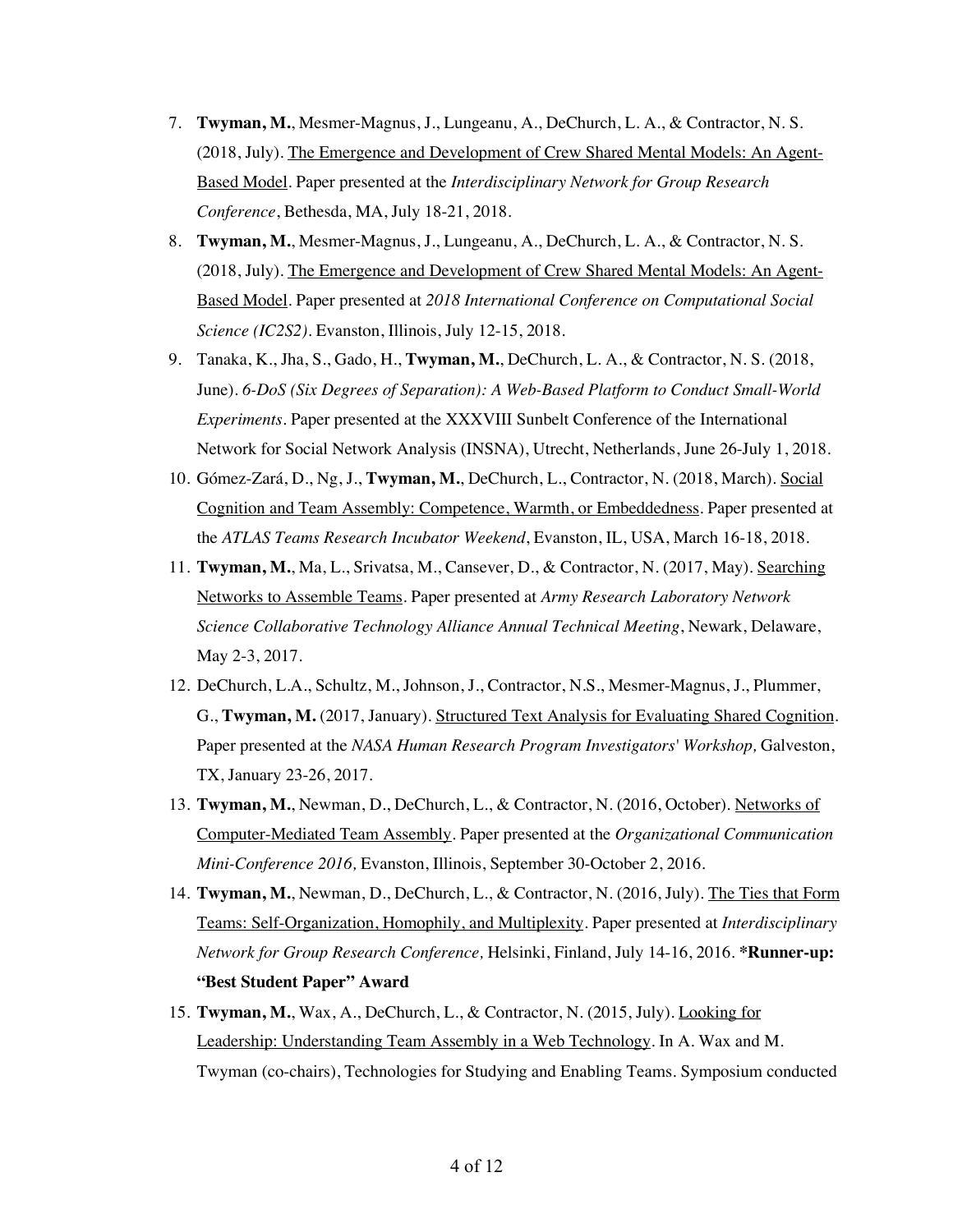at the *Interdisciplinary Network for Group Research Conference,* Pittsburgh, Pennsylvania, USA, July 23-25, 2015.

- 16. **Twyman, M.**, Newman, D., DeChurch, L.A., & Contractor, N.S. (2018, April). Inviting Your Next Teammate: Algorithms & Acquaintances. Poster presented at the *Society for Industrial and Organizational Psychology (SIOP) Annual Conference***,** Chicago, IL, April 19-21, 2018.
- 17. **Twyman, M.**, Lungeanu, A., DeChurch, L., & Contractor, N. (2018, January). The emergence and development of crew shared mental models: An agent-based model. Poster presented at the *NASA 2018 Human Research Program Investigators' Workshop,* Galveston, TX, January 22-25, 2018.
- 18. Contractor, N., DeChurch, L., Antone, W., **Twyman, M.**, Gibson, Z., Sawant, A., Gado, H., & Bell, S. (2018, January). Teamstar: A Tool for evaluating and mitigating space team risk. Poster presented at the *NASA 2018 Human Research Program Investigators' Workshop*, Galveston, TX, January 22-25, 2018.
- 19. DeChurch, L., Park, P., Lungeanu, A., **Twyman, M.**, & Contractor, N. CREST: Crew Recommender for Effectively Switching Tasks. (2018, January). Poster presented at the *NASA 2018 Human Research Program Investigators' Workshop*, Galveston, TX, January 22- 25, 2018.
- 20. **Twyman, M.**, Newman, D., DeChurch, L., & Contractor, N. (2017, October). Inviting Your Next Teammate: Algorithms and Acquaintances. Poster presented at *Organizational Communication Mini-Conference 2017,* Athens, Ohio, October 13-15, 2017.
- 21. **Twyman, M.**, Keegan, B. C., & Shaw, A. (2017, July). Black Lives Matter in Wikipedia: Collective Memory and Collaboration Around Online Social Movements. Poster presented at *2017 International Conference on Computational Social Science (IC2S2).* Cologne, Germany, July 10-13, 2017.
- 22. **Twyman, M.**, DeChurch, L., & Contractor, N. (2017, June). Using a Network Approach for Modeling Shared Cognition of Astronaut Teams. Poster presented at *NetSci 2017 International School and Conference on Network Science*, Indianapolis, Indiana, June 19-23, 2017.
- 23. **Twyman, M.**, Ma, L., Srivatsa, M., Cansever, D., & Contractor, N. (2017, June). Searching Networks to Assemble Teams. Poster presented at *NetSci 2017 International School and Conference on Network Science*, Indianapolis, Indiana, June 19-23, 2017.
- 24. **Twyman, M.**, DeChurch, L. & Contractor, N. (2016, April). The Impact of Homophily and Multiplex Networks on the Assembly of Teams. Poster presented at *Sunbelt XXXVI*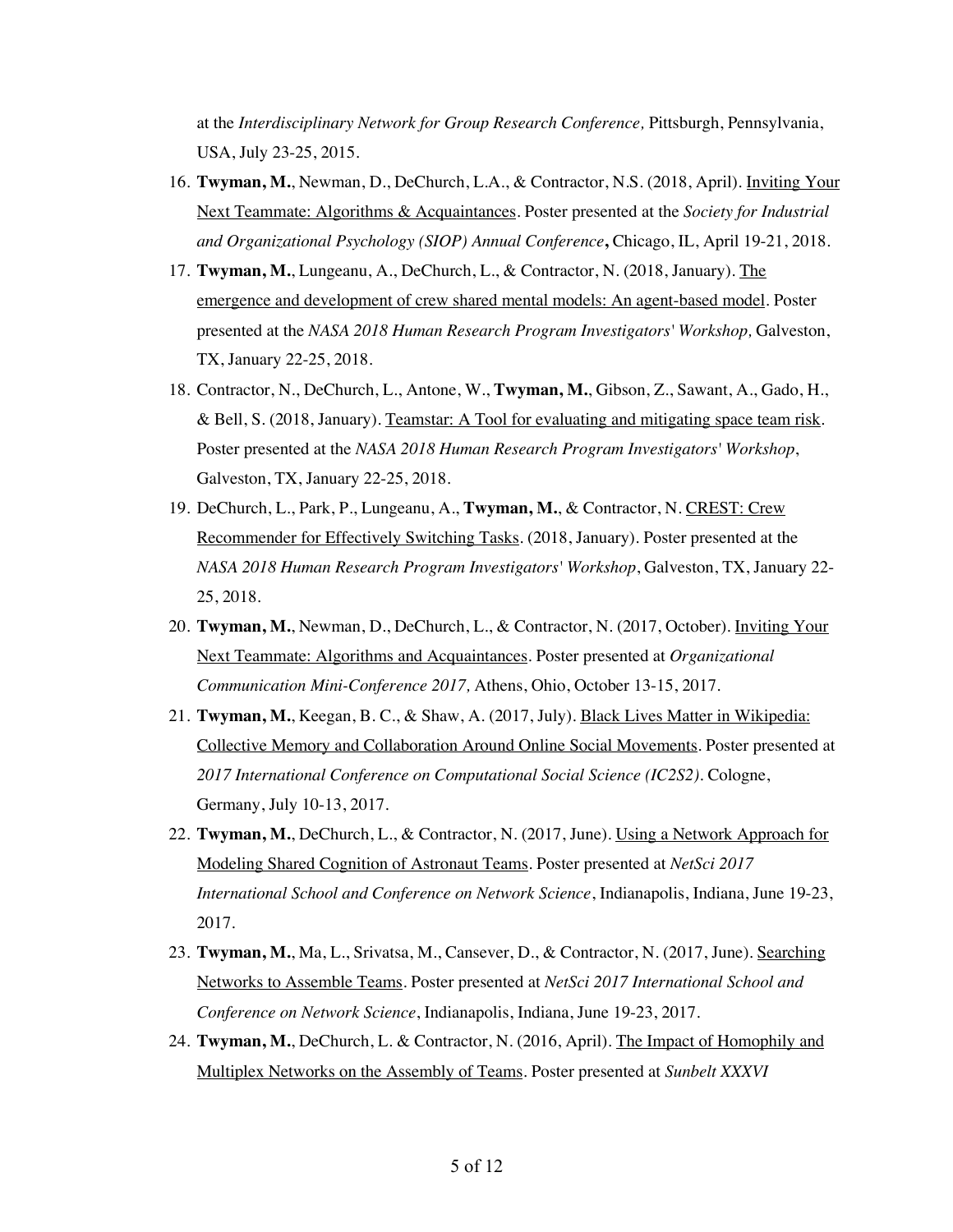*Conference, International Network for Social Network Analysis,* Newport Beach, CA, April 5-10, 2016.

- 25. DeChurch, L., Contractor, N., Johnson, J., Mesmer-Magnus, J., Plummer, G., **Twyman, M.**, Niler, A., Larson, L. & Hernandez, I. (2016, February). SCALE: Shared Cognitive Architecture for Long-Distance Exploration**.** Poster presented at *NASA 2016 Human Research Program Investigators' Workshop, Galveston, TX,* February 8-11, 2016.
- 26. **Twyman, M.**, Wax, A., DeChurch, L., & Contractor, N. (2015, June). Emergence of Assembly & Leadership Networks in Teams. Poster presented at *NetSci 2015 International School and Conference on Network Science,* Zaragoza, Spain, June 1-5, 2015.

# **ADDITIONAL PUBLICATIONS & PRESENTATIONS**

### *Peer-Reviewed Articles*

- 1. Eyink, K., Grazulis, L., Mahalingam, K., Shoaf, J., Hart, V., Esposito, D., Hoelscher, J., **Twyman, M.**, Tomich, D. (2012). Nanofabricated quantum dot array formation through annealing of nano-patterned planar InAs. *Journal of Vacuum Science and Technology. Materials, Processing, Measurement, & Phenomena: JVST B.,30*(4), 041806. https://doi.org/10.1116/1.4731471
- 2. Eyink, K., Grazulis, L., **Twyman, M.**, & Mahalingam, K. (2010). Study of the driving force for the self-assembly of heterojunction quantum dots (zero D molecules) using finite element analysis. *Journal of Vacuum Science and Technology. Materials, Processing, Measurement, & Phenomena: JVST B.,28*(3), C3C33-C3C36. https://doi.org/10.1116/1.3273902
- 3. Mahalingam, K., Eyink, K., **Twyman, M.**, Shoaf, J., & Grazulis, L. (2010). Strain Relaxation in Planar InAs Epitaxial Layers Studied by High-Resolution Transmission Electron Microscopy. *Microscopy and Microanalysis, 16*(S2), 1786-1787. https://doi.org/10.1017/S1431927610059702
- 4. Eyink, K., Grazulis, L., Mahalingam, K., **Twyman, M.**, Shoaf, J., Hoelscher, J., … Tomich, D. (2010). Shape changes in patterned planar InAs as a function of thickness and temperature (Vol. 7610, p. 76100O–76100O–8). https://doi.org/10.1117/12.845939

### *Conference Presentations & Posters*

5. **Twyman, M.** (2010, April). Sensor-activated electromagnetic track. Paper presented at *Ohio Space Grant Consortium Research Project Symposium,* Cleveland, Ohio, USA, April 16, 2010.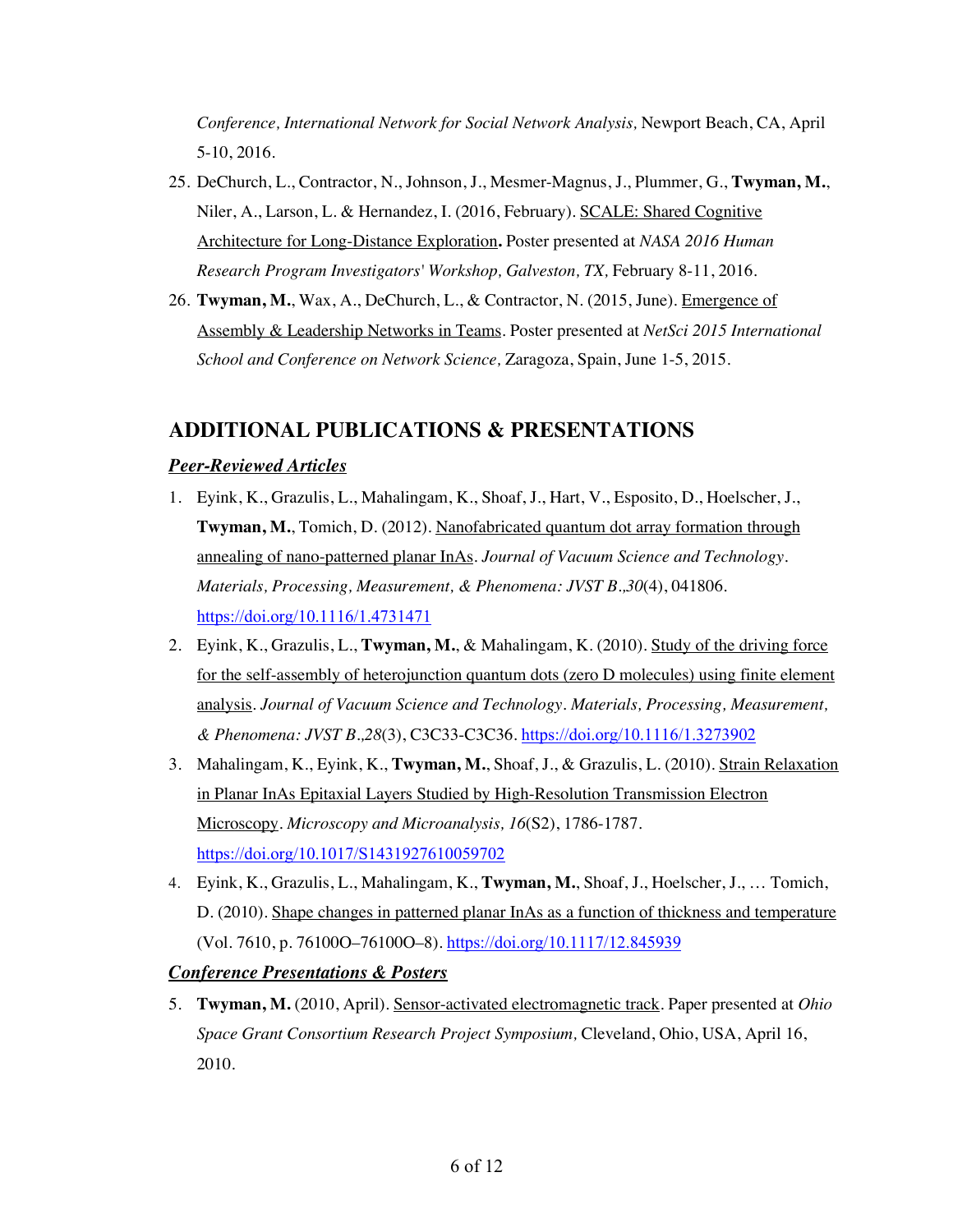- 6. Eyink, K., Grazulis, L., **Twyman, M.**, & Mahalingam, K. (2009, August). A Study of the Driving Force for the Self Assembly of Heterojunction Quantum Dots (Zero-D Molecules) Using Finite Element Analysis. Paper presented at *26th North American Molecular Beam Epitaxy Conference,* Princeton University, New Jersey, USA, August 9-12, 2009.
- 7. **Twyman, M.**, Bozeman, J., Mawasha, P.R., & Yelamarthi, K. (2007, August). A Parametric Study on the Material Properties of a Shape Memory Polymer. Poster presented at *Ohio Student Research Forum,* Wright State University, Ohio, USA, August 9-10, 2007.

# **TEACHING EXPERIENCE**

# **2019-present UNIVERSITY OF SOUTHERN CALIFORNIA** (Los Angeles, CA)

*Annenberg School for Communication and Journalism*

- **Communication Networks** (F2020, F2021), Ph.D. seminar
- **Organizational Communication** (F2020, S2021, F2021), Undergraduate lecture
- **Understanding Social Science Research** (S2021), Undergraduate lecture
- **Annenberg Summer Institute in Methods & Statistics (ASIMS) Social Networks Workshop** (Summer 2020), one-week Ph.D. instruction

*Center for Excellence in Teaching Training Program Participant*

- Completed *New Faculty Institute* workshop series
- Completed *Accelerated Online Teaching Intensive* workshop series

# **2015-2018 NORTHWESTERN UNIVERSITY** (Evanston, IL) Teaching Assistant

### *Kellogg School of Management, McCormick Engineering, School of Communication*

- **Design of Networks** with Noshir Contractor (Fall 2015 & Fall 2016), *Kellogg School of Management & McCormick Engineering*: MBA/M.S. students in Design Innovation
- **Social Network Analysis** with Noshir Contractor (Spring 2016), *McCormick Engineering & School of Communication*: Undergraduate students from engineering and communication
- **Networks and Innovation** with Noshir Contractor and Paul Leonardi (Dec. 2016 & Nov. 2017), *Kellogg School of Management Executive Education*: Executives participating in the Leading into The Future: Managing in a Changing World program
- **Social Network Analysis** with Noshir Contractor (Fall 2018), *McCormick Engineering & School of Communication*: Ph.D. students across engineering and communication

# **INVITED TALKS External**

- **2021 MASSACHUSETTS INSTITUTE OF TECHNOLOGY** (Cambridge, MA) Sloan School of Management: Work and Organization Studies – Economic Sociology **2021 STANFORD UNIVERSITY** (Stanford, CA)
- Graduate School of Business: Organizational Behavior Group **2019 SYRACUSE UNIVERSITY** (Syracuse, NY) School of Information Studies
- **2019 UNIVERSITY OF NOTRE DAME** (South Bend, IN) Mendoza College of Business: Information Technology, Analytics, and Operations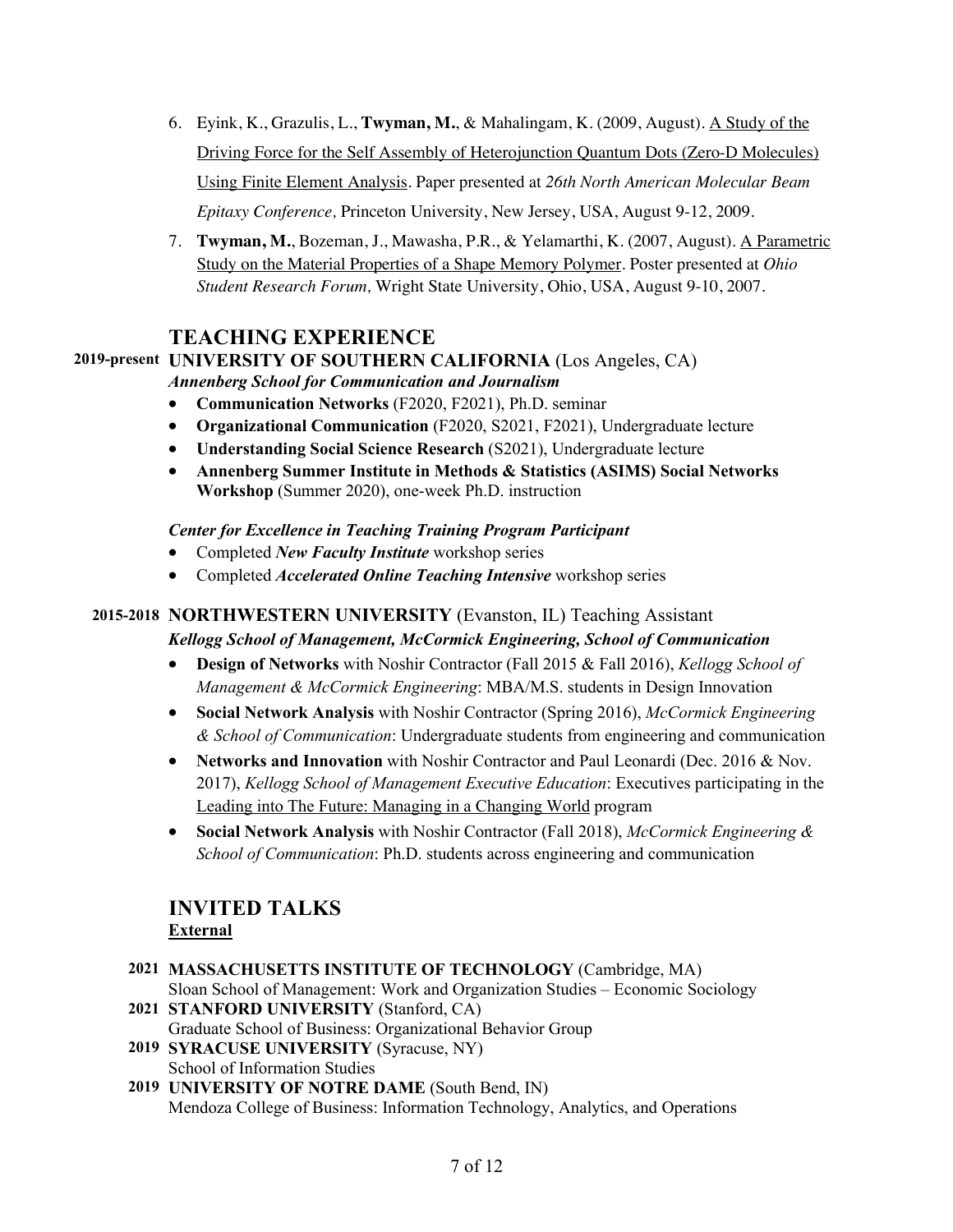- **2018 UNIVERSITY OF SOUTHERN CALIFORNIA** (Los Angeles, CA) Annenberg School for Communication and Journalism: Department of Communication
- **2018 UNIVERSITY OF ILLINOIS AT URBANA-CHAMPAIGN** (Champaign, IL) School of Labor and Employment Relations

#### **Internal**

#### **UNIVERSITY OF SOUTHERN CALIFORNIA** (Los Angeles, CA)

- **2022** USC Center for Public Diplomacy
- **2022** Annenberg Research Network on International Communication
- **2019** Center for Applied Network Analysis **NORTHWESTERN UNIVERSITY** (Evanston, IL)
- **2019** Center for Connected Learning and Computer-Based Modeling

# **RESEARCH EXPERIENCE (as a Ph.D. student)**

#### **2013-2019 NORTHWESTERN UNIVERSITY** Research Assistant

Social networks in Science of Networks in Communities (SONIC) Lab (2014-2019)

*organizations* Advisor: Dr. Noshir Contractor

Researched organizational topics with focus on social network analysis, team assembly, and

network search strategies (finding teammates and collaborators)

Participated in sponsored research projects funded by the NSF, NIH, ARL, and NASA

#### *Human-computer Neuroscience and Robotics (NxR) Lab: Surface Haptics Group* (Spring 2014)

*interaction* Primary Investigator: Dr. Ed Colgate

Prototyped and developed software in Android for TPaD technology (touchscreen interfaces)

*Inclusive Technology Lab* (Fall 2013—Summer 2014)

Primary Investigator: Dr. Anne Marie Piper

Designed and developed Android applications for a wearable user interface for visually impaired people

# **ACADEMIC SERVICE**

#### *Reviewing Duties*:

**Ad Hoc Journal Reviews:** Journal of Computer-Mediated Communication, Management Communication Quarterly, CSCW issues of the Proceedings of the ACM on Human Computer Interaction (PACM HCI), PLOS ONE, Small Group Research

**Conferences:** Academy of Management, Computer-Supported Cooperative Work and Social Computing (CSCW 2020), Interdisciplinary Network for Group Research (INGRoup) **Grants:** NSF Review Panels (2020-2021 Academic Year)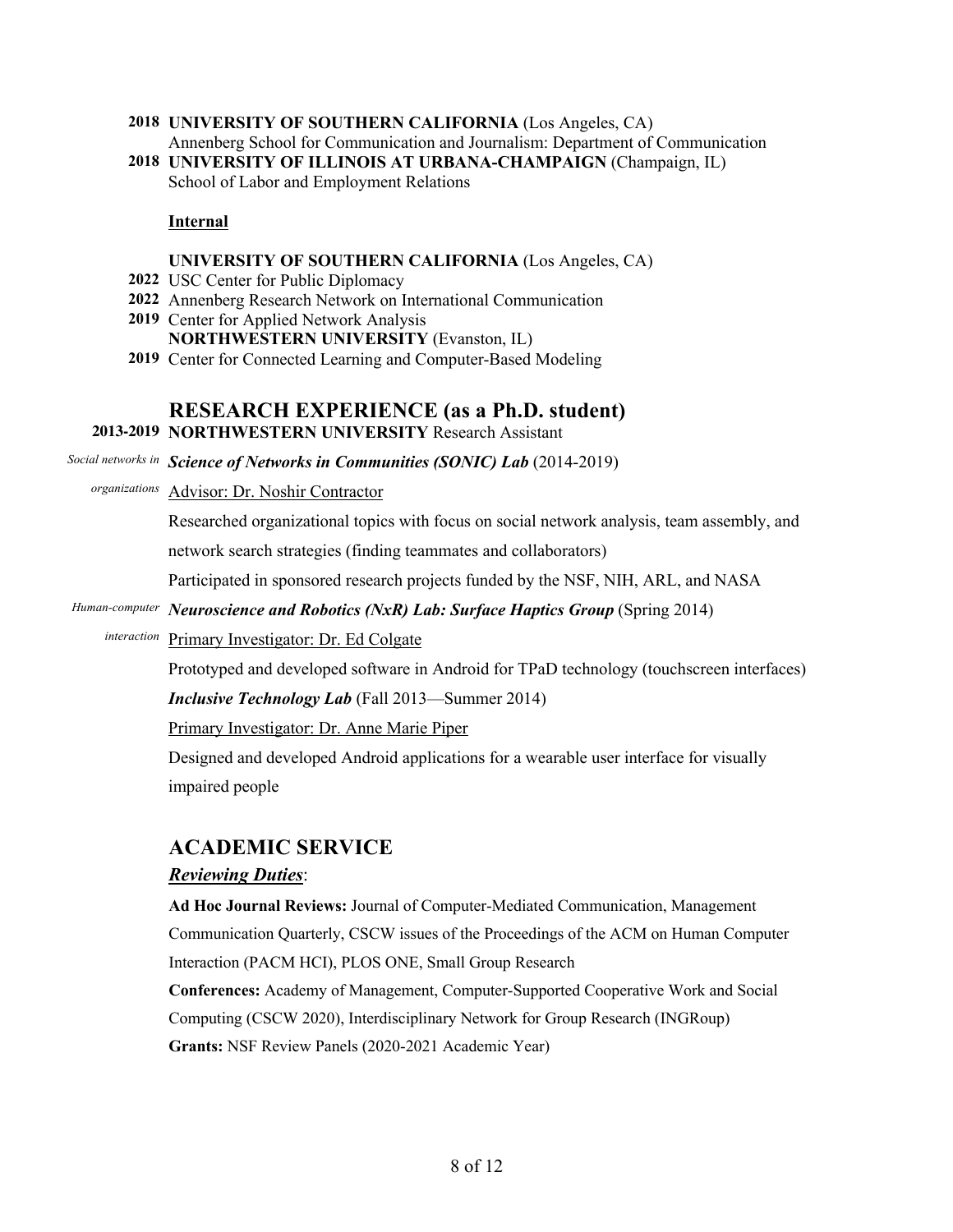### *University Service*:

University of Southern California: Annenberg School for Communication and Journalism

- Annenberg Resources and Mentoring (Faculty Mentor)
- Annenberg Student Task Force (Faculty Committee Member)
- Communication Undergraduate Curriculum Committee (Member)
- Communication Ph.D. Admissions Committee (Applications Reader)
- Communication Digital Media Management Admissions Committee (Applications Reader)
- Journalism Faculty Retention Committee (Member)

Northwestern University: The Graduate School, Child and Family Resources Advisory Board

• Developed strategies to increase engagement of graduate-student parents with universityprovided funding and resources, including implementation of new programming

### *Program Committee:*

Organizational Communication Mini-Conference 2016, Northwestern University, Evanston, IL

• Reviewed abstracts, created program and schedule, managed logistics, and coordinated events for a student-organized conference with over 100 attendees

# **PROFESSIONAL EXPERIENCES AND ENGAGEMENTS**

#### **Spring 2020 LOS ANGELES ANGELS MAJOR LEAGUE BASEBALL TEAM** (Anaheim, CA) Research Collaborator

**Sports Analytics**

Investigating team dynamics and organizational performance in competitive team environments

### **Summer 2016 IBM T.J. WATSON RESEARCH CENTER** (Yorktown Heights, NY)

Research Intern *Cognitive Distributed Analytics* Algorithms, Designed and implemented computational models for expertise search in networks when *Simulation* Manager: Dr. Mudhakar Srivatsa, Mentor: Dr. Liang Ma assembling problem-solving teams

**Summer 2013 THE MITRE CORPORATION** (McLean, VA) Consulting Intern

*Infrastructure, Operations, & IT Service Management*

*Healthcare IT,* Developed internal materials for potential impact of automatic network discovery on telemental *Strategy* building agency than the compact of automatic network discovery on telemental health group therapy practices for veterans with post-traumatic stress disorder (PTSD)

### **BJC HEALTHCARE** (St. Louis, MO)

Project Management Intern

### **Spring 2013** *Project Management in Clinical Engineering/Assets Management*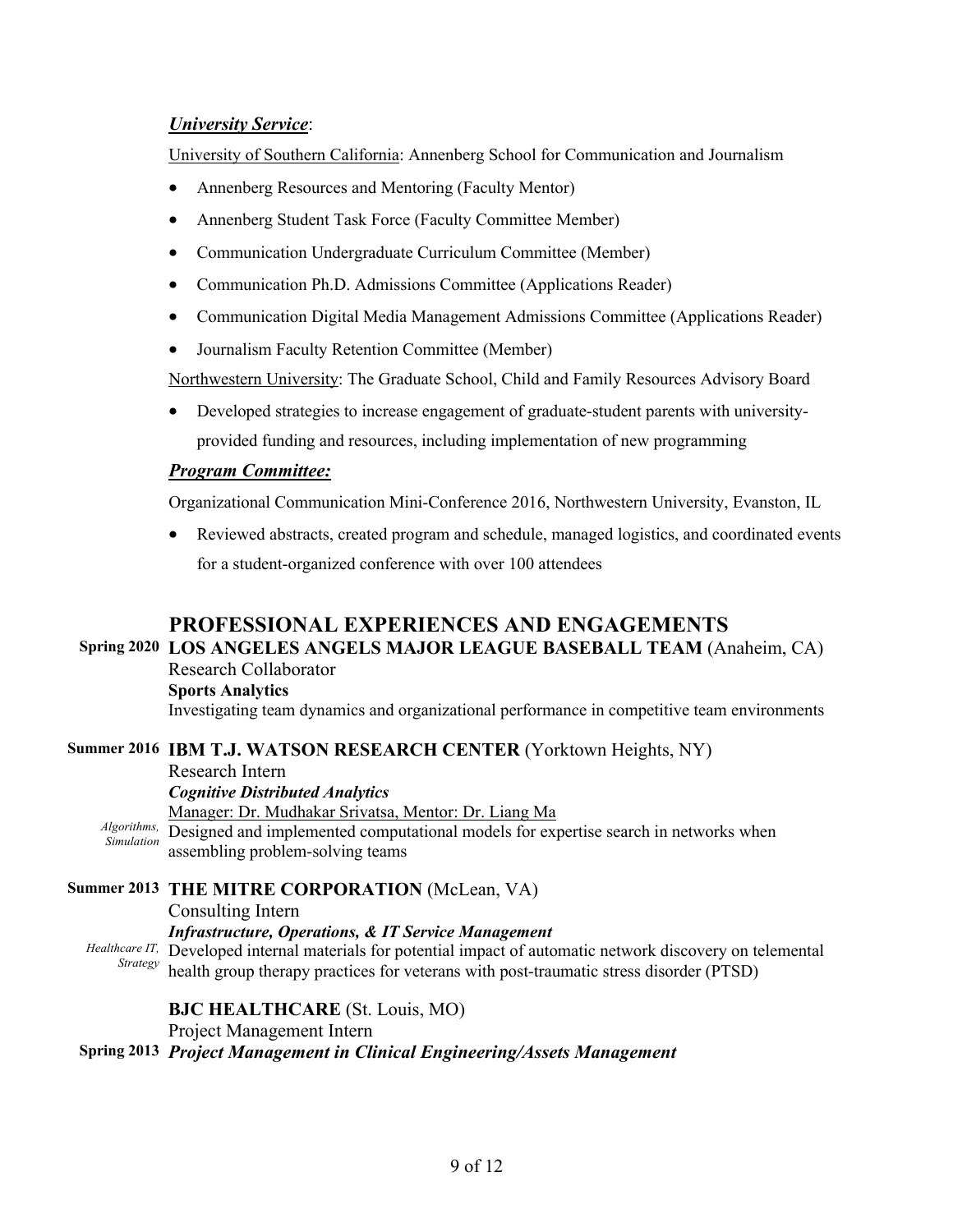*Project* Developed software for resource productivity tracking to streamline workflow for<br>management  $\sum_{n=1}^{\infty}$ Displaced Assets Program (program saves **\$4 million** annually), and aided in buying medical devices (**\$7 million** purchase**)**

### **2012** *Strategy and Development in Center for Clinical Excellence*

*Strategy, Process improvement* Collected data and facilitated development of new processes in two hospitals, developed metrics and data visualization dashboard for process optimization of Displaced Assets Program

# **Summer 2011 JOINT CENTER FOR POLITICAL & ECONOMIC STUDIES** (Wash., DC)

Policy Intern

### *Media and Technology Institute*

Mentor: Dr. Nicol Turner-Lee (now at Brookings Institution) *Technology policy* Researched policy on Broadband Internet, broadband adoption in USA, and networking architecture

### **WRIGHT PATTERSON AIR FORCE BASE** (Dayton, OH)

Research Assistant

|            | 2010-2012 Human Performance Wing                                                             |
|------------|----------------------------------------------------------------------------------------------|
|            | (funded M.S. in Biomedical Engineering)                                                      |
| processing | Digital signal Analyzed EEG signals, processed MRI images, and designed user interface for a |
|            | research CT scanner                                                                          |

### **Summer 2009** *Sensors and Optics*

(funded by Chenega Federal Systems in Lorton, VA; Secret Clearance)

*High-performance computing* Conducted finite element modeling of semiconductor materials using cluster computing

### **2008—2012** *Sensors and Optics*

(funded by Southwestern Ohio Council for Higher Education)

*Hardware* Prepared microscope samples, operated multiple high-end instruments, and maintained lab space

### **WRIGHT STATE UNIVERSITY**

Research Scholar

### **2009—2010** *NASA Ohio Space Grant Consortium*

"Senior Scholarship for Research" Award

- *Sensors, Circuits* Built a sensor-activated electromagnet track, implemented an alternative design at United Rehabilitation Services of Greater Dayton
- **Summer 2007** *NSF Ohio SEA Glenn-Stokes* Research Intern *Experimental design* Designed and conducted experiment for material properties of shape memory polymers

# **PROFESSIONAL MEMBERSHIPS**

Academy of Management Association for Computing Machinery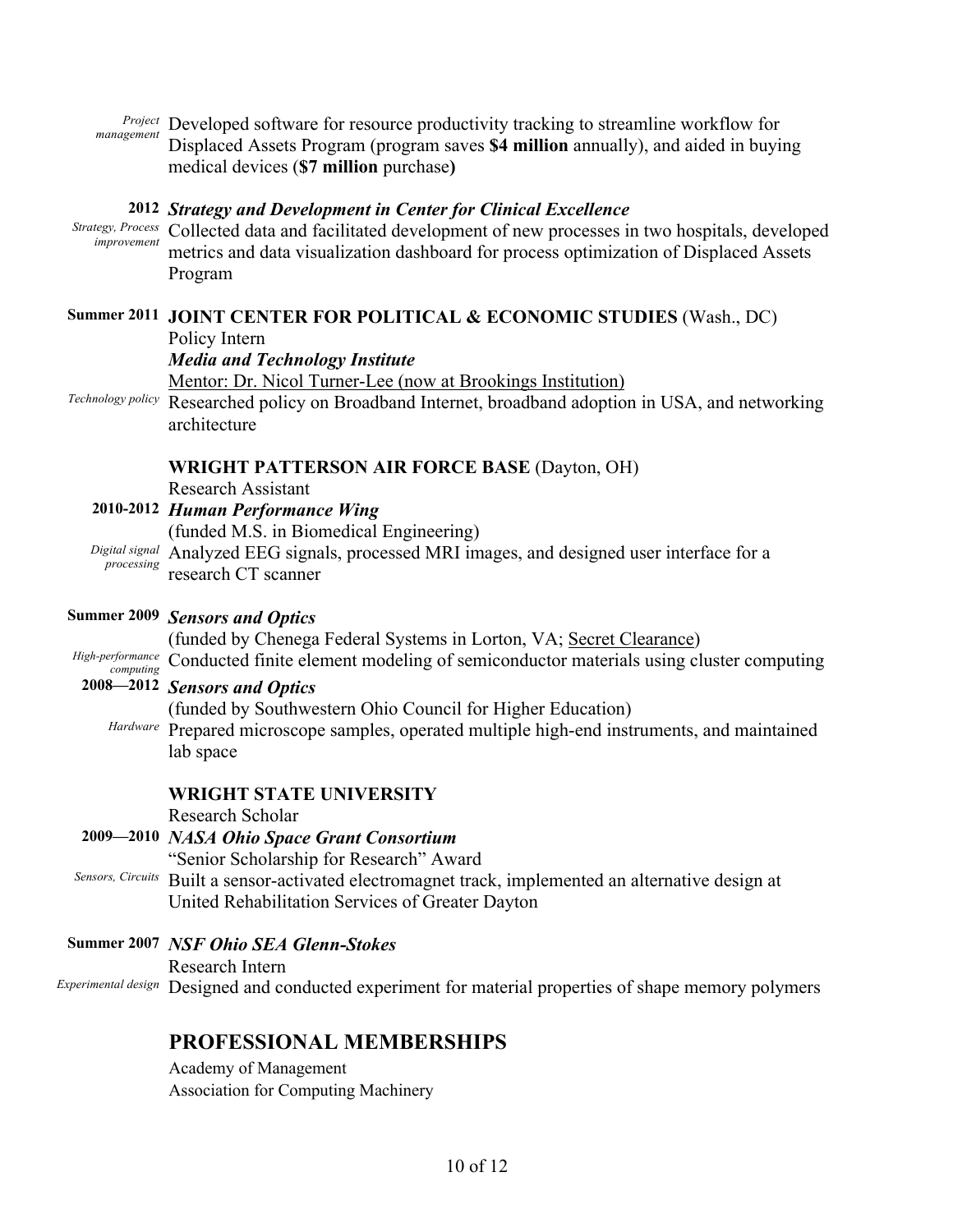Interdisciplinary Network for Group Research International Communication Association International Network for Social Network Analysis National Society of Black Engineers Order of the Engineer Tau Beta Pi Engineering Honor Society Ohio Mu Chapter

# **MENTORING**

# *Ph.D. Students:*

University of Southern California

- Eugene Lee (Communication): current research assistant
- Yiqi Li (Communication): former research assistant; first position, Assistant Professor at Syracuse University School of Information
- Akira Matsui (Computer Science): served on dissertation committee; first position, Assistant Professor at Yokohama National University College of Business Administration
- Ashley Phelps (Communication): serving on qualifying exam committee
- Jermaine Richards (Communication): serving as faculty mentor
- Alejandro Rojas (Communication): serving as faculty mentor
- Jingyi Sun (Communication): former research assistant; first position, Assistant Professor at Stevens Institute of Technology
- Lichen Zhen (Communication): current research assistant

# *Masters Students:*

University of Southern California

- Weiwei Zheng (MA 2021; served as committee member)
- USC Information Sciences Institute Center for Knowledge-Powered Interdisciplinary Data Science (CKIDS) Project Mentor for the "Investigations of a Data Science Online Community" Project
	- o Team awarded "Best Interdisciplinary Data Science Team"
	- o Mentee, Devendra Swami, awarded "Best Interdisciplinary Data Scientist"
	- o Mentored four M.S. in Data Science students: Jacob Bickman, Devendra Swami, Jae Young Kim, and Kevin Tsang

# *Undergraduates:*

University of Southern California

• Noah Kim, Major: Communication – Mentee in the Annenberg Resources and Mentoring (ARM) program

Northwestern University

- Brian Gee, Major: Industrial Engineering
- Yixian (Amy) Wang, Major: Industrial Engineering and Mathematical Methods in the Social **Sciences**